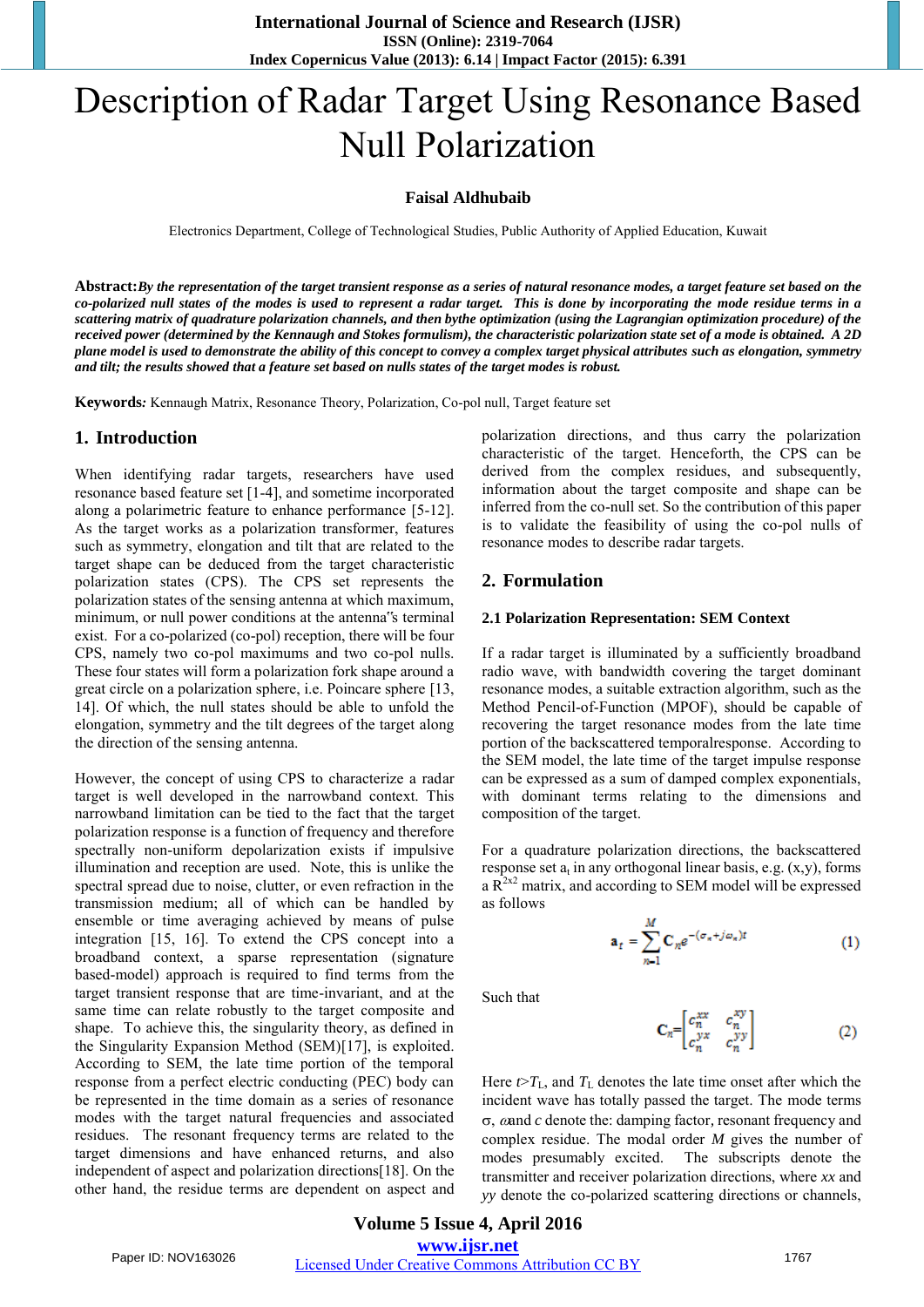$(4)$ 

while *xy* and *yx* denote the cross-polarized scattering channels (reciprocal for monostatic case). Since the polarization information is embedded in the mode residues, the time dependence term can be omitted.

#### **2.2 Stokes vector and Kennaugh Matrix**

The Stokes vector is used to describe the polarization state of a wave or antenna for completely (and even partially) polarized waves as follows

$$
\mathbf{g} = [g_0 g_1 g_2 g_3]^T \tag{3}
$$

Subject to:  $g_0 = (g_1^2 + g_2^2 + g_3^2)^{1/2}$  for fully polarized wave. <sup>T</sup> denotes the transpose. The g<sub>o</sub> denotes the wave intensity or total instantaneous power,  $g_1$  gives the portion of the wave that is horizontally or vertically polarized,  $g_2$  gives the portion of the wave that is linearly oriented at  $\pm 45^\circ$  and  $g_3$  gives the portion of the wave that is left or right circularly polarized, respectively [16]. In the case of a partially polarized wave due to clutter or noise, ensemble-time averaging of Stokes vector is used.

In general, the second moment properties (i.e. power terms) of a residue matrix **C** at a single mode can be represented by the Kennaugh formulism, as follows [17]<br>
[K]=R(|[C]<sup>®</sup>[C]<sup>\*</sup>|)R<sup>-1</sup>, R<sup>-1</sup> =  $\frac{1}{2}$ R<sup>\*T</sup>

Here

$$
\mathbf{R} = \begin{pmatrix} 1 & 0 & 0 & 1 \\ 1 & 0 & 0 & -1 \\ 0 & 1 & 1 & 0 \\ 0 & j & -j & 0 \end{pmatrix}
$$

The product  $(|[C] \otimes [C]^*)$  gives the entire correlation relations between the co- and x-pol residues of a mode, and is defined as the Kronecker product of the **C** matrix and its conjugate. The Kennaugh matrix **K** relates incident and scattered Stokes vectors  $\mathbf{g}_i$  and  $\mathbf{g}_s$  as follows

$$
\mathbf{g}_s = \mathbf{K} \cdot \mathbf{g}_i \tag{5}
$$

#### **2.3 Received Power**

For backscattering and in the reciprocal case, the use of one antenna for transmitting and receiving is adequate to give maximum power and no greater power can be received in separate antennas for transmitting and receiving. Thus the one antenna case (monostatic case) is assumed, where the antenna Stokes vector **ga** is identical for transmit and receive and consequently the incident wave Stokes vector **g<sup>i</sup>** is identical to the antenna Stokes vector **ga**. Therefore, the received power at the receiver terminals can be expressed in terms of **g<sup>i</sup>** and **K** as

$$
P = \mathbf{g_i} \cdot [\mathbf{K}] \cdot \mathbf{g_i}^{\mathrm{T}} \tag{6}
$$

The associated received power in the co-pol channel is

 $P_{\rm c}$ =g<sub>a</sub>.[K<sub>c</sub>].g<sub>a</sub><sup>T</sup>

Where

$$
\begin{bmatrix} \mathbf{K}_{\mathbf{c}} \end{bmatrix} = \frac{1}{2} \begin{bmatrix} 1 & 0 & 0 & 0 \\ 0 & 1 & 0 & 0 \\ 0 & 0 & 1 & 0 \\ 0 & 0 & 0 & -1 \end{bmatrix} \begin{bmatrix} \mathbf{K} \end{bmatrix}
$$

Here the subscript  $\mathcal{L}^{\prime\prime}$  denotes the co-pol configuration. Equation (7) is essential for deriving the antenna co-pol CPS and their associated power levels using the Lagrange multiplier method.

#### **2.4Characteristic Polarization States**

For the one antenna case (monostatic case), optimization involves properly choosing the antenna polarization states such that power developed at the receiving antenna terminals is maximum, minimum, or null for a given resonance mode. The power optimization will be carried out for the co-pol only, since all the target physical attributes can be inferred from the co-pol CPS. Without loss of generalization, the received power in (7) can be maximized and minimized by applying the Lagrangian multiplier method to the antenna Stokes vector **g**<sup>a</sup> with the constraint that the transmit power is normalized to unity. The constraint condition  $\Phi$  written in terms of the Stokes sub-variables is then defined as

$$
\Phi(g_1, g_2, g_3) = \sqrt{g_1^2 + g_2^2 + g_3^2} - 1 = 0
$$
 (8)

The variations of the antenna Stokes variables  $(g_1, g_2, g_3)$  will lead to maximizing or minimizing the received power at the reception terminals, where the optimum co-pol powers can be found by simultaneously solving for the first partial derivatives of (9) subject to the constraint condition in (8).This procedure results in three simultaneous partial derivative equations as follows:

$$
\frac{\partial P_c}{\partial g_m} - \mu \frac{\partial \Phi}{\partial g_m} = 0, \quad m = 1, 2, 3. \tag{9}
$$

Here  $\mu$  is the Lagrangian multiplier and gives the rate of change of the power quantity being optimized as a function of the constraint variables. Solving (9) produces two pairs of co-pol CPS. These are the orthogonal (antipodal) co-pol max pair (cm<sub>1</sub>,cm<sub>2</sub>) and the co-pol null pair (cn<sub>1</sub>,cn<sub>2</sub>).

#### **2.5 Elongation, Symmetry and Tilt Degrees**

First, the elongation (vs. roundness) degree is determined by taking the dot product of the null vectors ( $|g_{cn1}$ ,  $g_{cn2}|$ ). A value of one represent a totally long and thin shaped target, e.g. wire, and a value of zero represent a totally round shaped target, e.g. sphere. Second, by taking the element-by-element sum of the two co-null Stokes vectors, i.e.  $[g(cn_1) + g(cn_2)]$ , the symmetry degree is determined by taking the  $\frac{1}{2}$ arcsin(g<sub>3</sub>) of the sum vector, such that 0° represent a symmetrical target and  $\pm 45^\circ$  represent a totally asymmetrical target. Finally, the tilt degree is determined by taking the ½arctan  $(g_2/g_1)$  of the sum vector.

 $(7)$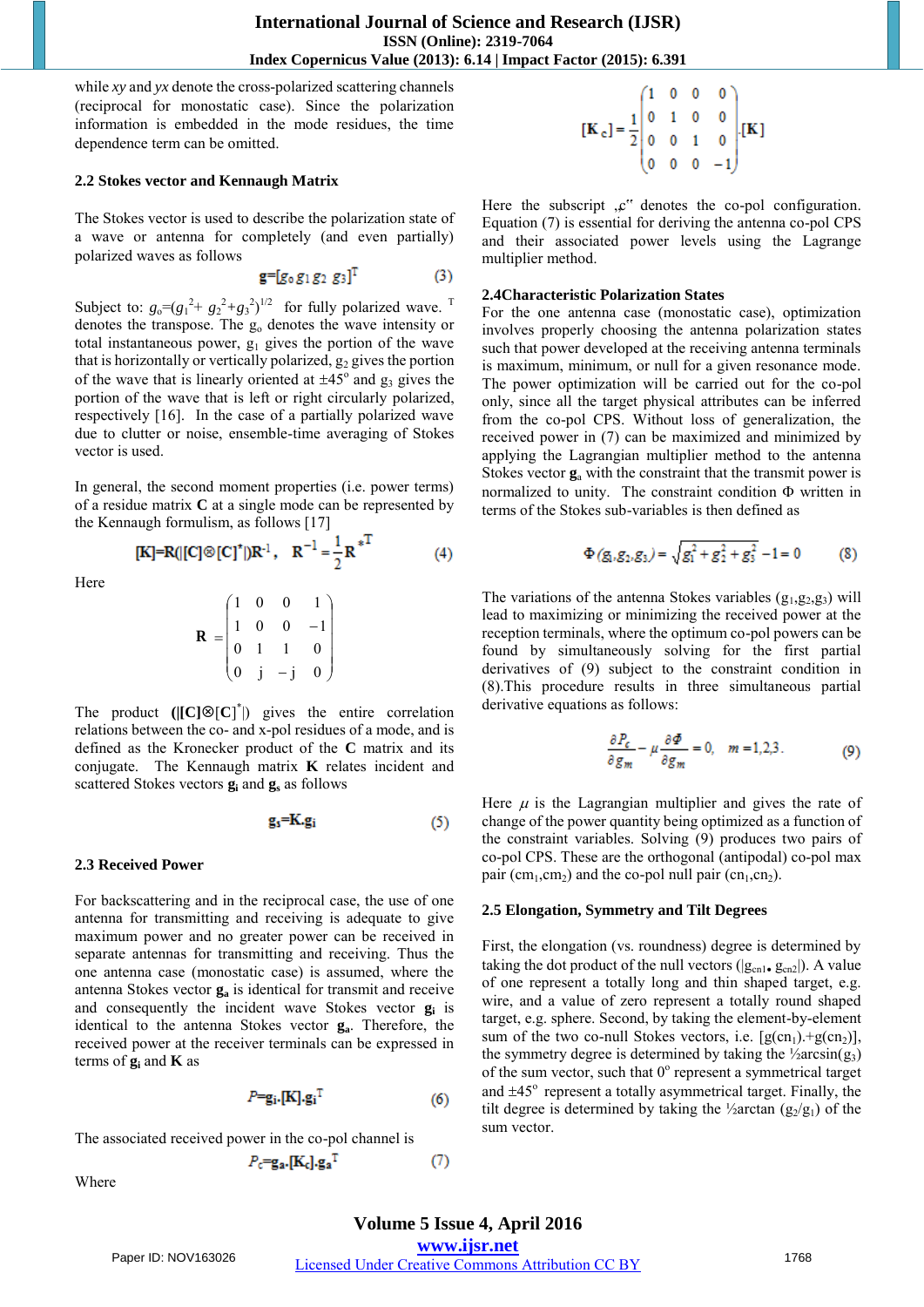## **3. Simulation and Results**

To validate the concept of describing the target by the co-null state set in a resonance mode context, a numerical example using a 2D wire model of aircraft is implemented. The modeled aircraft and the simulation values are depicted in Figure1and Table I, respectively. The simulated backscattered frequency-domain data were generated by method of moments algorithm (MoM) using FEKO [19]. The resultant backscattered was filtered by a Gaussian window to create the effect of a Gaussian shaped impulse and then the frequency data were transformed to the time-domain by Fourier transform.

Table I: Simulation values

| parameter                  | Value                  |  |  |  |  |
|----------------------------|------------------------|--|--|--|--|
| start Frequency            | 1.9 MHz                |  |  |  |  |
| stop Frequency             | 1 GHz                  |  |  |  |  |
| number of frequency Points | 512                    |  |  |  |  |
| excitation source voltage  | 1V                     |  |  |  |  |
| incidence direction        | along u3-axis (normal) |  |  |  |  |
| wire radius                | 0.33cm                 |  |  |  |  |
| number of segments         | 83                     |  |  |  |  |
| SEM modal order            |                        |  |  |  |  |
| late-time on-set           | 10ns                   |  |  |  |  |
|                            |                        |  |  |  |  |

Applying the MPOF to the FFT time response, four resonances are found approximately at the following frequencies: 150.4, 294.9, 441.5 and 519.5 MHz.Figure2shows that using the MoM, these resonances are found to correspond to mainly tosections of the mid, the nose-wings, the wings and the tails, respectively. The corresponding complex residues are depicted inTable II. Inserting the complex residues into (4) for each mode and then inserting each respective  $K_c$  into (7) and applying(9) and then solving, the co-pol null state set cn<sub>1</sub> and cn<sub>2</sub>at each mode is derived and listed in Table III. The co-pol null set at each resonanceindicates that the target has different null set, and subsequently, different physical attributes. At the first resoanance, the geometry is forcasted to be highly long (as  $|g_{cn1} \bullet g_{cn2}|=1$  and tilted about  $45^{\circ}$  (as  $\frac{1}{2}$ .arctan(g<sub>2</sub>/g<sub>1</sub>)=45°); and thus corresponding mainly to the mid section. As for the second to the fourth, they have similar co-null sets with dihedral property as  $|g_{cn1} \bullet g_{cn2}| \neq 1$ , forecasting a wing or a tail structure. However, all modes indicate that the target composite is symmetrical and 45° tilted. These physical attributes of the co-null at the dominant modes totally agree with what is a priori known about the target"s shape.

Table II:The Scattering coefficients in terms of the Complex

| residues.   |                  |                  |                        |  |  |  |
|-------------|------------------|------------------|------------------------|--|--|--|
| Mode order  | $c_{11}$         | $C_{12}$         | $c_{22}$               |  |  |  |
| 1 St        | $0.49 - 13i$     | $0.37 - 0.38$ i  | $-0.49 + 0.13$ j       |  |  |  |
| $\gamma$ nd | $0.92 + 073i$    | $0.28 + 0.11$    | $-0.92 - 0.73$ j       |  |  |  |
| $\gamma$ rd | $-1.44 + 3.64$ j | $0.64 + 0.03i$   | 1.44-3.64 <sub>1</sub> |  |  |  |
| $_4$ th     | $-0.97 - 2.23i$  | $-0.65 + 0.15$ j | $-0.97 - 2.23i$        |  |  |  |



Figure1: (Top inset) The geometries(in cm) of the aircraft model. The aircraft coordinates oriented by 45° about the  $u_1$ -axis, with the wings having dihedral angles of 45 $^{\circ}$  each



Figure2: The current distribution for different resonant frequencies. In general, the dominant modes are related to a part of the model structure

| Table III: The Co-null CPS reflects the target composite. |  |  |  |  |
|-----------------------------------------------------------|--|--|--|--|
|-----------------------------------------------------------|--|--|--|--|

| Table III. The Co-man CI B fences are an get composite. |                 |          |         |         |                               |                      |                      |
|---------------------------------------------------------|-----------------|----------|---------|---------|-------------------------------|----------------------|----------------------|
| Mode                                                    |                 |          |         |         | Elongation                    | Symmetry             | Tilt                 |
| order                                                   | <b>CPS</b>      | $g_1$    | $g_2$   | $g_3$   | $ (g_{cn1} \bullet g_{cn2}) $ | $\frac{1}{2}$ arcsin | $\frac{1}{2}$ arctan |
|                                                         |                 |          |         |         |                               | $(g_3)$              | $(g_2/g_1)$          |
|                                                         | cn <sub>1</sub> | $\bf{0}$ | $-1$    | 0       |                               | 0                    | 45                   |
|                                                         | cn <sub>2</sub> | 0        | $-1$    | 0       |                               |                      |                      |
| $\overline{2}$                                          | cn <sub>1</sub> | 0        | $-0.26$ | 0.97    |                               | 0                    | 45                   |
|                                                         | cn <sub>2</sub> | 0        | $-0.26$ | $-0.97$ | 0.87                          |                      |                      |
| 3                                                       | cn <sub>1</sub> | 0        | $-0.16$ | 0.98    | 0.93                          | 0                    | 45                   |
|                                                         | cn <sub>2</sub> | 0        | $-0.16$ | $-0.98$ |                               |                      |                      |
| $\overline{4}$                                          | cn <sub>1</sub> | 0        | $-0.27$ | 0.96    | 0.88                          | 0                    | 45                   |
|                                                         | cn <sub>2</sub> | 0        | $-0.27$ | $-0.96$ |                               |                      |                      |